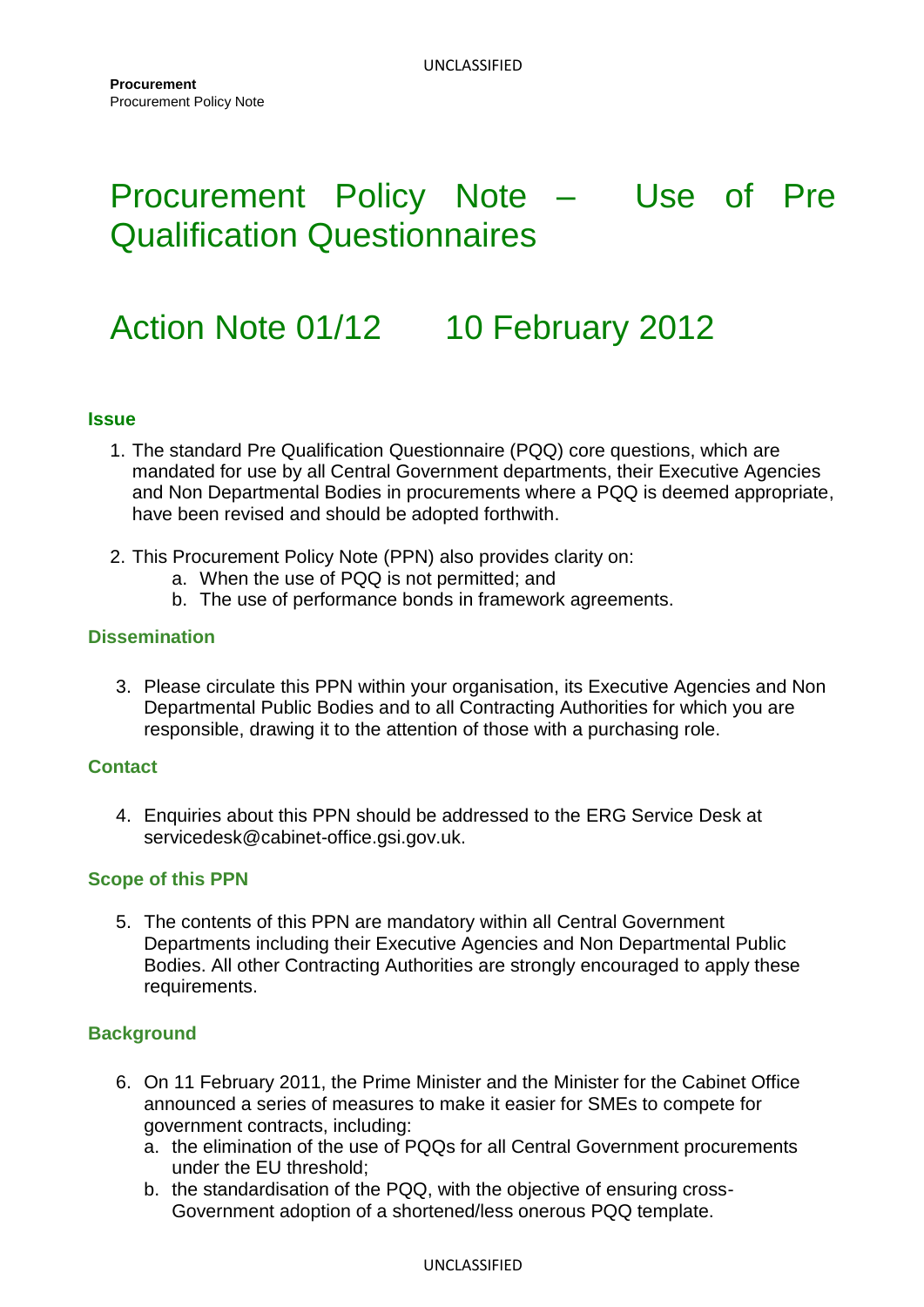# **What the elimination of the use of PQQs under the EU threshold means**

- 7. Those Contracting Authorities covered by the scope of this PPN (see paragraph 5) should not use a PQQ, or any other pre-tender selection process to pre-qualify suppliers to be invited to tender, when procuring goods or services with a monetary value of less than the EU Procurement threshold.
- 8. Contracting Authorities may, however, apply the "pass/fail" mandatory and discretionary criteria as set out in Clause 23 of the Public Contracts Regulations 2006 (see Annex A, Forms B and C) as part of their Invitation to Tender (ITT).
- 9. The award decision should be solely based on a supplier"s response to the Contracting Authority"s ITT. Where the capability of an individual is essential to the delivery of the contract, for example, the provision of consultancy, CV"s may be requested to assure the credibility of delivery as part of assessing quality at the award/ITT stage. Contracting Authorities should not impose arbitrary minimum requirements which may have the unintended effect of barring new businesses from bidding.
- 10.Contracting Authorities may wish, but are not required, to undertake a financial check as part of the supplier evaluation process but, in the spirit of encouraging supplier growth, should not rule out a supplier unless there is clear evidence that the supplier"s financial position places public money or services at unacceptable risk.

## **Revised standard PQQ for above EU threshold requirements**

- 11.The standard PQQ core questions for goods and services have been revised to take into account recent changes to the criteria for the rejection of economic operators in regulation 23, including changes to reflect implementation of the Bribery Act 2011. Contracting Authorities should adopt the new standard (Annex A) forthwith whenever a supplier selection process is being undertaken. (PAS91 should continue to be used for construction procurements.)
- 12.**The mandatory and discretionary sections of the PQQ, forms B to C, must always be applied. All other selection criteria are discretionary.** It is important to note that it is a legal requirement that any minimum levels of economic and financial standing, or technical and/or professional ability levels set by Contracting Authorities must be related and proportionate to the subject matter of the contract. Contracting Authorities must, therefore, avoid setting unnecessarily high requirements. Use of over-restrictive criteria may come about unintentionally from a practice of treating criteria and capacity levels in a standard way (e.g. "cutting and pasting" requirements from other tender documents). Contracting Authorities must also avoid using a mechanistic approach to financial appraisal, such as applying arbitrary turnover limits, which may either rule out SMEs who are financially sound, or not provide SMEs with the opportunity to grow their business on the back of Government contracts.<sup>1</sup>

l

 $1$  (Guidance on supplier financial appraisal can be found at [http://www.cabinetoffice.gov.uk/sites/default/files/resources/financial-appraisal-guidance.pdf\)](http://www.cabinetoffice.gov.uk/sites/default/files/resources/financial-appraisal-guidance.pdf)